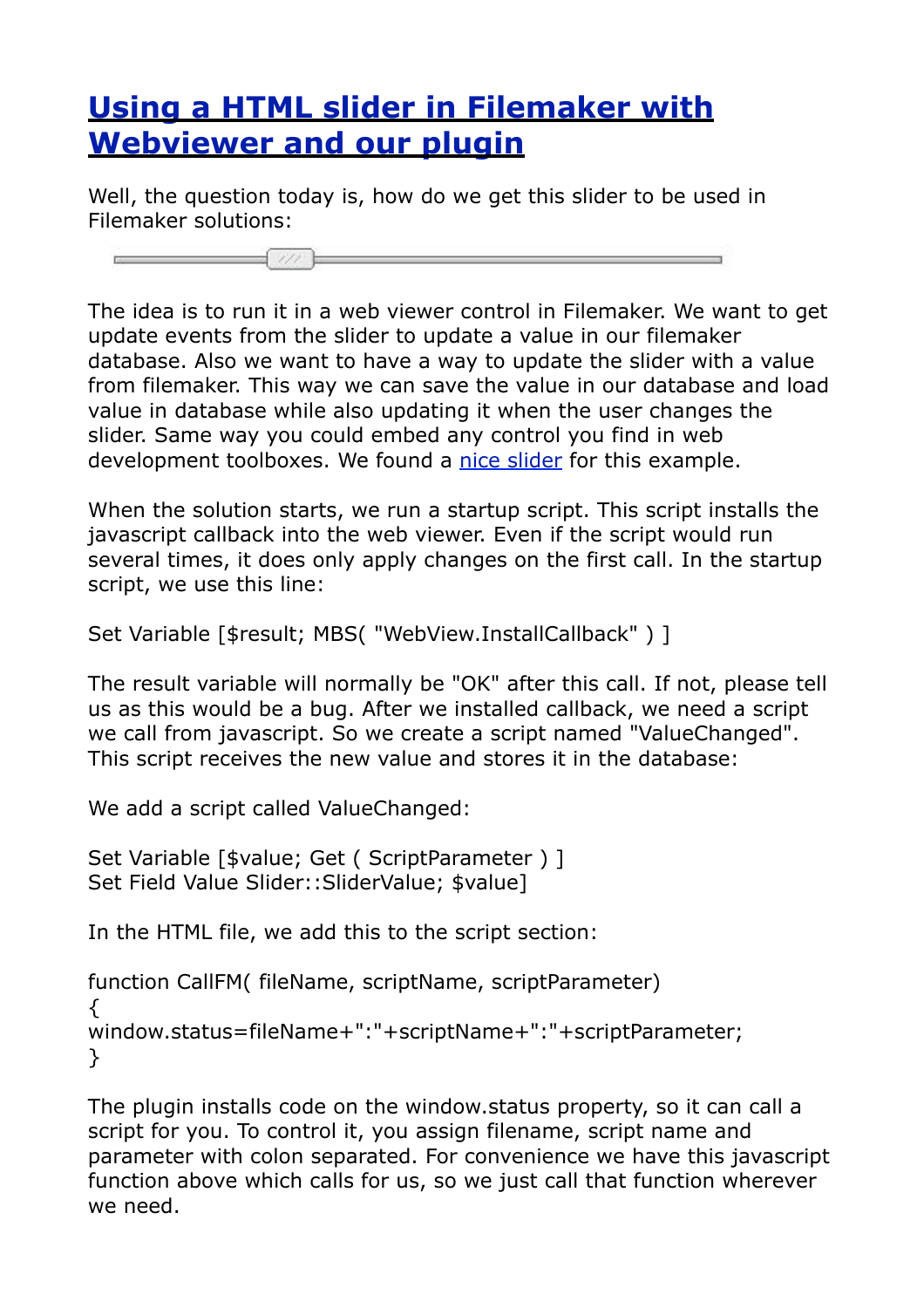Next we need to change the change event. The slider has a change event where we add some code to pass the value to Filemaker. We query getValue() function on the javascript slider and call the CallFM function passing script name and parameters. So the change event looks now like this:

```
s.onchange = function () \{v = s.getValue();
CallFM("slider.fp7", "ValueChanged", v);
};
```
Now in order to set the slider to the initial value, we use a line like this:

```
Set Variable [$result; MBS( "WebView.RunJavaScript" ; "web"; 
"s.setValue(" & Slider::SliderValue & ")" ) ]
```
In order to have it working, call the web viewer control "web". This way the plugin can locate the web viewer and run the javascript code inside it. We call setValue function in javascript to pass the filemaker value. As you see javascript is created on the fly here with the calculation.

This final result looks like this on Mac OS X in Filemaker 11:

|                |                         | Datensätze | <b>Gesamt (Unsortiert)</b> |   |               |    | $\gg$             |
|----------------|-------------------------|------------|----------------------------|---|---------------|----|-------------------|
| Layout: Slider |                         | ×          | Anzeige: <b>FR</b>         | ⊞ | Seitenansicht | Aа | Layout bearbeiten |
|                |                         |            |                            |   | 47            |    |                   |
|                | <b>SliderValue</b>      |            |                            |   |               |    | set               |
|                |                         |            | ×,                         |   |               |    |                   |
|                | $100 - 4 =$<br>Blättern |            |                            |   |               |    |                   |

and on Windows: